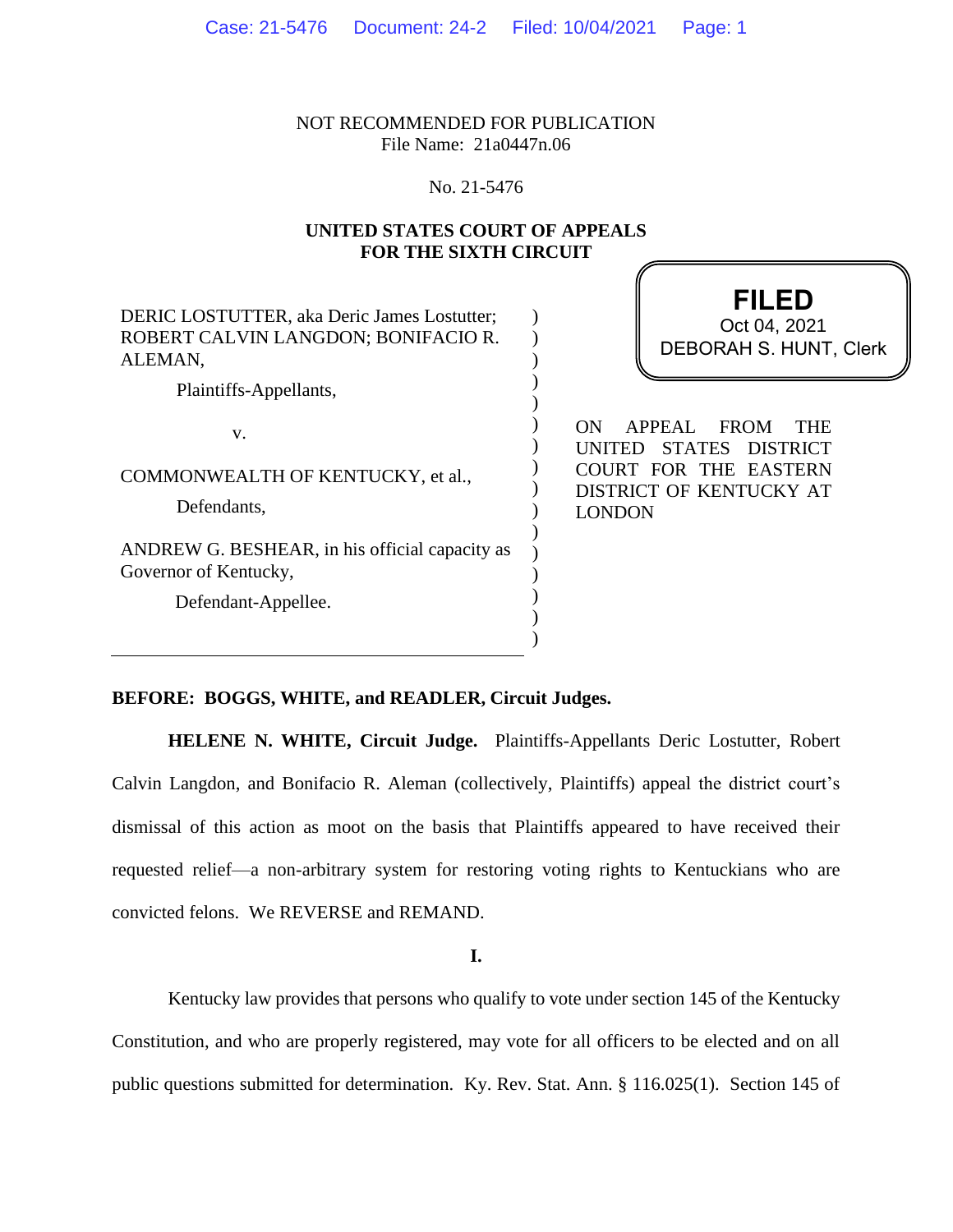the Kentucky Constitution also states, as relevant here, that persons who have been convicted of a felony in any court do not qualify to vote, unless this civil right has been restored by executive pardon. Ky. Const. § 145. A Kentucky statute provides the administrative process by which a person's right to vote may be restored: a convicted felon may submit a request for restoration of civil rights to the state Department of Corrections and, if the Department of Corrections determines that the felon qualifies as an "eligible offender,"<sup>1</sup> the request will be forwarded to the Governor "for consideration of a partial pardon." Ky. Rev. Stat. Ann. § 196.045.

When Plaintiffs filed the operative complaint, brought under 42 U.S.C. § 1983, all Kentuckians who were convicted felons had to follow the process described above. Plaintiffs alleged that the unfettered discretion accorded the Governor in granting or denying requests for restoration of voting rights, and the lack of definite time limits on the Governor's processing of such requests, violate the First Amendment. For relief, Plaintiffs asked that this voter-restoration scheme be declared unconstitutional, and that then-Governor Matt Bevin be enjoined from employing it and be ordered to establish a non-arbitrary voter-restoration scheme.

The action survived a motion to dismiss and the litigation proceeded to summary judgment, but then the landscape changed somewhat when newly elected Governor Andy Beshear issued Executive Order (EO) 2019-003. Pursuant to EO 2019-003, convicted felons' right to vote is now automatically restored upon the final discharge or expiration of sentence, provided the crime of conviction was a Kentucky offense not involving treason, bribery in an election, criminal or fetal homicide, second-degree assault or assault under extreme emotional disturbance, first-degree strangulation, human trafficking, or violence as defined by Ky. Rev. Stat. Ann. § 439.3401. For

<sup>&</sup>lt;sup>1</sup> "Eligible felony offender" is defined as a person convicted of one or more felonies who has received a final discharge or expiration of sentence, does not have any pending warrants, charges, or indictments, and does not owe any outstanding restitution. Ky. Rev. Stat. Ann. § 196.045(2).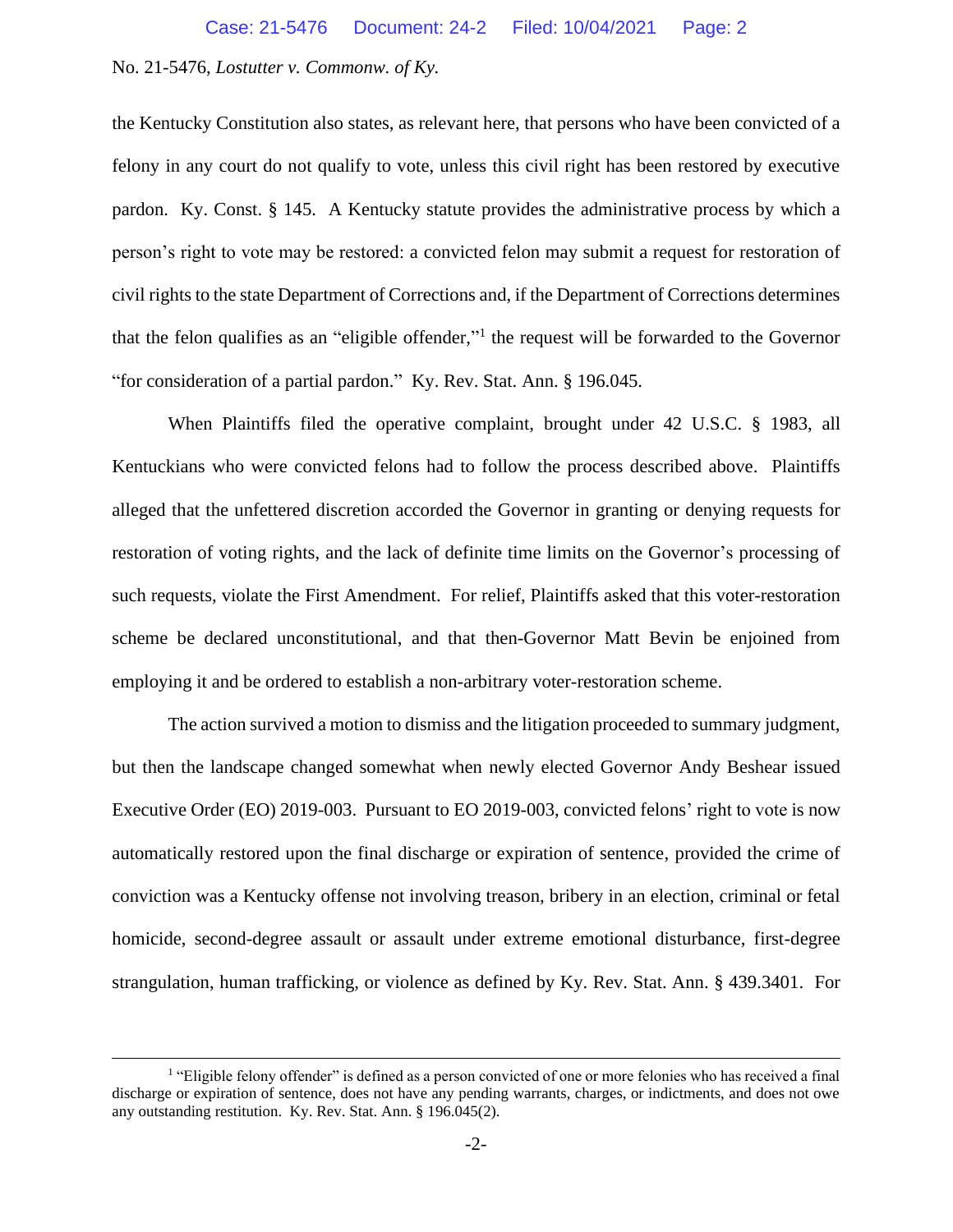those not entitled to automatic restoration, nothing changed—they must still seek a partial pardon to restore their right to vote, and thus remain subject to the Governor's discretion.

After EO 2019-003 was issued, three plaintiffs automatically became eligible to vote and the district court dismissed their claims as moot. 2 Plaintiffs' claims were not dismissed at that time because they do not qualify for automatic restoration under EO 2019-003. However, the district court later dismissed their claims on summary judgment, after concluding that EO 2019-003 appeared to provide the only relief Plaintiffs requested: non-arbitrary criteria to guide the process for restoration of voting rights. The district court further stated that, even if the Governor maintained discretion with respect to restoring Plaintiffs' voting rights, their claims were moot because they did not seek the restoration of these rights.

Plaintiffs moved for reconsideration pursuant to Federal Rule of Civil Procedure 59(e). The district court denied the motion, concluding that Plaintiffs simply sought to relitigate issues that it had already considered, and, thus, the proper recourse was to file an appeal. Plaintiffs did so, and we have jurisdiction pursuant to 28 U.S.C. § 1291.

#### **II.**

We review questions of mootness de novo.<sup>3</sup> Sullivan v. Benningfield, 920 F.3d 401, 407 (6th Cir. 2019). Under Article III, federal courts may only adjudicate actual, ongoing controversies where the relief requested would have a real impact on the legal interests of the parties. *Thompson v. DeWine*, 7 F.4th 521, 523 (6th Cir. 2021). Thus, if "'the issues presented are no longer live or the parties lack a legally cognizable interest in the outcome,' then the case is moot and the court

<sup>&</sup>lt;sup>2</sup> Earlier, another plaintiff's right to vote was restored by Governor Bevin and she was dismissed from the action as well.

<sup>&</sup>lt;sup>3</sup> We address, as one, the district court's determination of mootness at summary judgment and its Rule 59(e) ruling denying reconsideration of this determination. *See Banister v. Davis*, 140 S. Ct. 1698, 1703 (2020).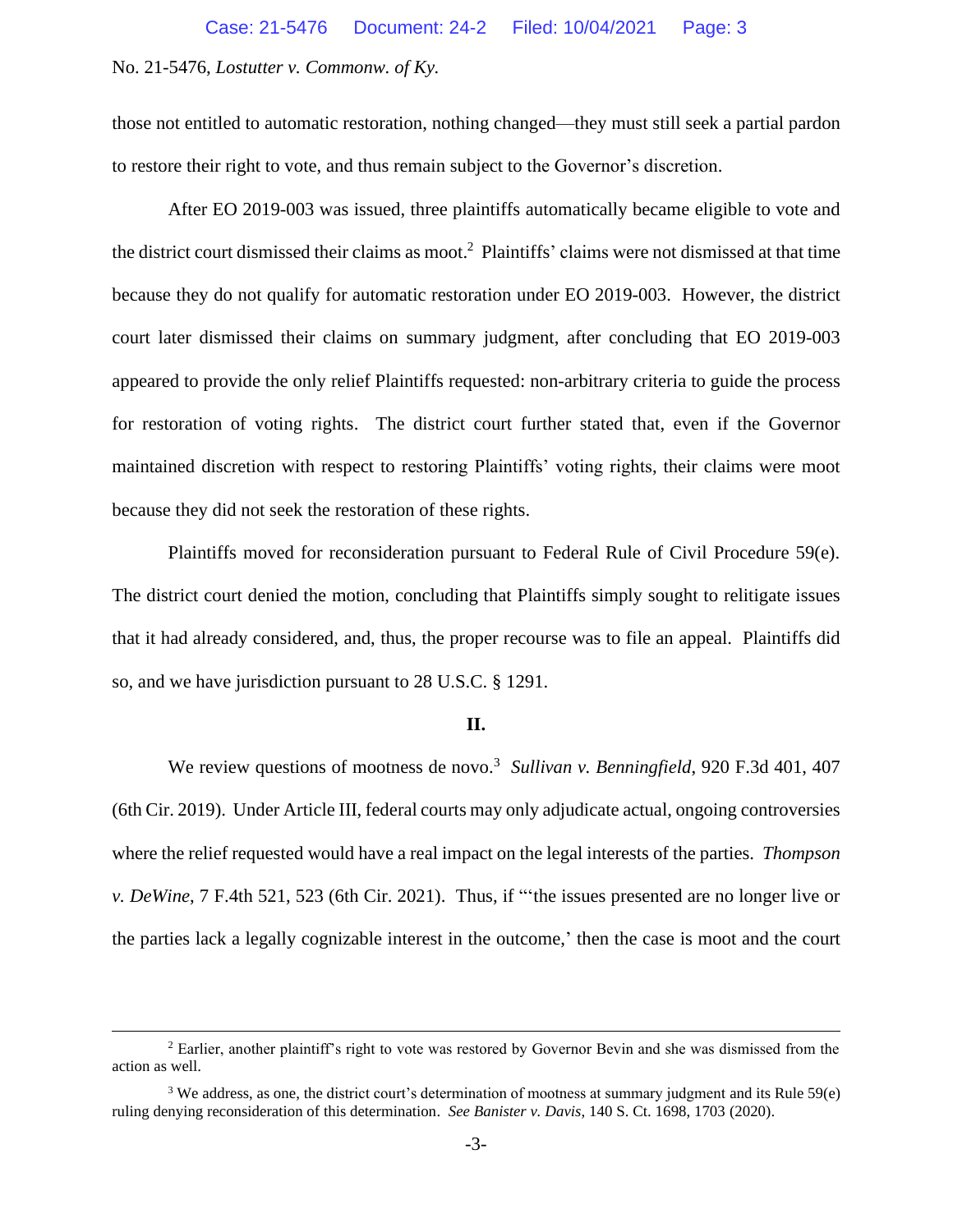has no jurisdiction." *Libertarian Party of Ohio v. Blackwell*, 462 F.3d 579, 584 (6th Cir. 2006) (quoting *Los Angeles Cnty. v. Davis*, 440 U.S. 625, 631 (1979)).

The district court concluded that Plaintiffs' claims are moot because EO 2019-003 appeared to provide the relief they requested—replacing the state's prior discretionary voterrestoration scheme with an automatic, non-discretionary one in accordance with Plaintiffs' interpretation of the First Amendment. We disagree.

To be sure, EO 2019-003 established a separate non-discretionary restoration track for certain felons who qualify, but Lostutter and Langdon do not qualify because they were convicted, respectively, of a federal offense and of second-degree assault under Kentucky law.<sup>4</sup> For felons like them, EO 2019-003 left intact the discretionary scheme set out in Ky. Const. § 145 and Ky. Rev. Stat. Ann. § 196.045, which is the same one challenged in the operative complaint. Thus, EO 2019-003 did not remove the harms that Lostutter and Langdon allege, and the case remains suitable for judicial determination. *Cam I, Inc. v. Louisville/Jefferson Cnty. Metro Gov't*, 460 F.3d 717, 720 (6th Cir. 2006); *cf. Hand v. DeSantis*, 946 F.3d 1272, 1275 (11th Cir. 2020) ("[E]ach individual plaintiff is eligible to seek re-enfranchisement under Florida's new system. Thus, no plaintiff requires relief from Florida's former re-enfranchisement system.").

The district court additionally determined that Plaintiffs' claims are moot because they failed to seek the restoration of their individual voting rights. However, "[t]he test for mootness is whether the relief sought would, if granted, make a difference to the legal interests of the parties." *Ford v. Wilder*, 469 F.3d 500, 504 (6th Cir. 2006) (quoting *McPherson v. Mich. High* 

<sup>&</sup>lt;sup>4</sup> Regarding Aleman, Plaintiffs maintain that he does not qualify for automatic restoration of his right to vote because he was convicted of first-degree robbery. However, it appears that only first-degree robberies committed after July 15, 2002 are considered disqualifying violent offenses, Ky. Rev. Stat. Ann. § 439.3401(8), and the record suggests that Aleman was convicted of this offense in 1997. The district court should clarify Aleman's status on remand.